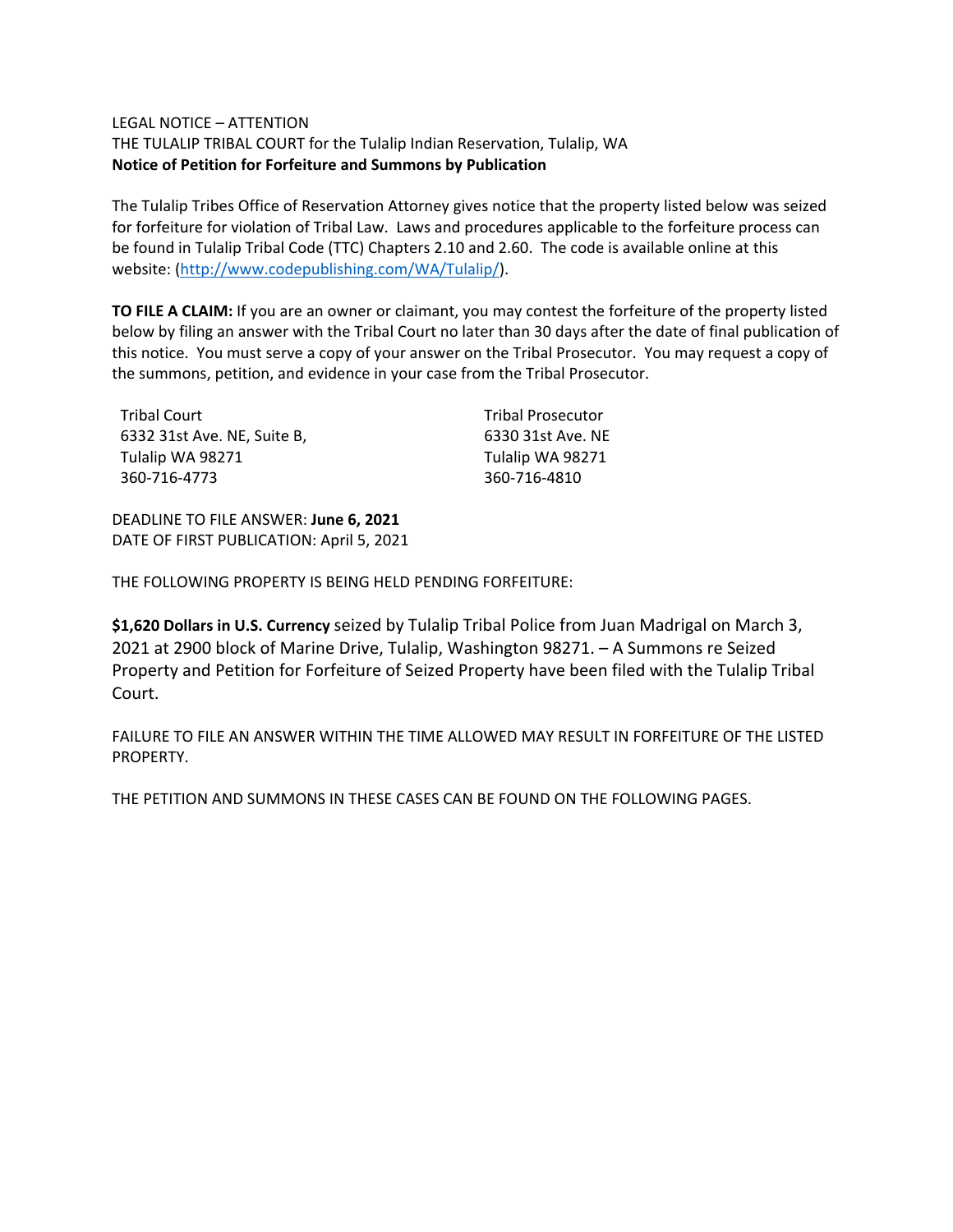|                |                                                                                                                                                                                   | 2021 APR $-1$ <i>FIA</i> 9: 47                                                          |  |  |
|----------------|-----------------------------------------------------------------------------------------------------------------------------------------------------------------------------------|-----------------------------------------------------------------------------------------|--|--|
|                |                                                                                                                                                                                   | TO A LITERARIZE CONT                                                                    |  |  |
|                |                                                                                                                                                                                   | $m = 24n$                                                                               |  |  |
| $\overline{2}$ | IN THE TULALIP TRIBAL COURT                                                                                                                                                       |                                                                                         |  |  |
| 3              | FOR THE TULALIP INDIAN RESERVATION<br><b>TULALIP, WASHINGTON</b>                                                                                                                  |                                                                                         |  |  |
| 4              |                                                                                                                                                                                   |                                                                                         |  |  |
| 5              | IN REM THE FORFEITURE OF:                                                                                                                                                         | NO. TUL-CV-FO-2021- $0156$                                                              |  |  |
| 6              | ONE THOUSAND SIX HUNDRED<br>TWENTY DOLLARS in U.S. Currency                                                                                                                       | <b>SUMMONS RE SEIZED PROPERTY</b>                                                       |  |  |
| 7              | (\$1,620)                                                                                                                                                                         | TPD Incident No.<br>21-0535<br>Primary Officer<br>K. Zoller                             |  |  |
| 8              |                                                                                                                                                                                   | (Clerk's Action Required)                                                               |  |  |
| 9              |                                                                                                                                                                                   |                                                                                         |  |  |
| 10             | TO:<br>Juan Madrigal<br>5208 Meridian Avenue N.                                                                                                                                   |                                                                                         |  |  |
| 11             | Tulalip, WA 98271                                                                                                                                                                 |                                                                                         |  |  |
| 12             | YOU ARE HEREBY NOTIFIED that the Tulalip Tribes, Plaintiff, by and through its<br>prosecuting authority, has filed a petition with the Court that seeks to have forfeited, to the |                                                                                         |  |  |
| 13             |                                                                                                                                                                                   |                                                                                         |  |  |
| 14             | benefit of the Tribes, certain property that you allegedly own, claim, or have an interest.                                                                                       |                                                                                         |  |  |
| 15             |                                                                                                                                                                                   | Pursuant to Chapter 2.60.070§(4)(a), of the Tulalip Tribes Code of Law, you have thirty |  |  |
| 16             | (30) days after you have been served the petition and this summons to file with the Court a                                                                                       |                                                                                         |  |  |
| 17             | response to the allegations described in the petition. No extension of the time for filing the                                                                                    |                                                                                         |  |  |
| 18             | response may be granted. Failure to respond within 30 days may bar you from presenting                                                                                            |                                                                                         |  |  |
| 19             | evidence at any later evidentiary hearing regarding the seized property. Further, if no response                                                                                  |                                                                                         |  |  |
| 20             |                                                                                                                                                                                   |                                                                                         |  |  |
| 21             | is filed within 30 days after service of the petition and summons, the Court, upon motion of the                                                                                  |                                                                                         |  |  |
| 22             | Tribes, shall order the property forfeited to the Tribes.                                                                                                                         |                                                                                         |  |  |
| 23             |                                                                                                                                                                                   | Chapter 2.60.070§(4)(b) governs responses to forfeiture petitions. The Clerk's Office   |  |  |
| 24             | does not provide legal advice. It is your responsibility to familiarize yourself with the applicable                                                                              |                                                                                         |  |  |
| 25             | tribal<br>law—which<br>is<br>available<br>from<br>the                                                                                                                             | Clerk's<br>Office<br>and<br>on-line<br>at:                                              |  |  |
| 26             | http://www.codepublishing.com/WA/Tulalip/                                                                                                                                         |                                                                                         |  |  |

 $\label{eq:2} \begin{split} \mathcal{F}^{(1)}_{\text{max}} &= \frac{1}{2} \mathcal{F}^{(1)}_{\text{max}} \mathcal{F}^{(1)}_{\text{max}} \\ &= \frac{1}{2} \mathcal{F}^{(1)}_{\text{max}} \mathcal{F}^{(1)}_{\text{max}} \mathcal{F}^{(1)}_{\text{max}} \mathcal{F}^{(1)}_{\text{max}} \mathcal{F}^{(1)}_{\text{max}} \mathcal{F}^{(1)}_{\text{max}} \mathcal{F}^{(1)}_{\text{max}} \mathcal{F}^{(1)}_{\text{max}} \mathcal{F}^{(1)}_{\text{max$ 

 $\frac{1}{1}$ 

 $\frac{1}{2}$  $\hat{\boldsymbol{\epsilon}}$  $\frac{1}{2}$ 

 $\sim$ 

 $\mathbf{1}$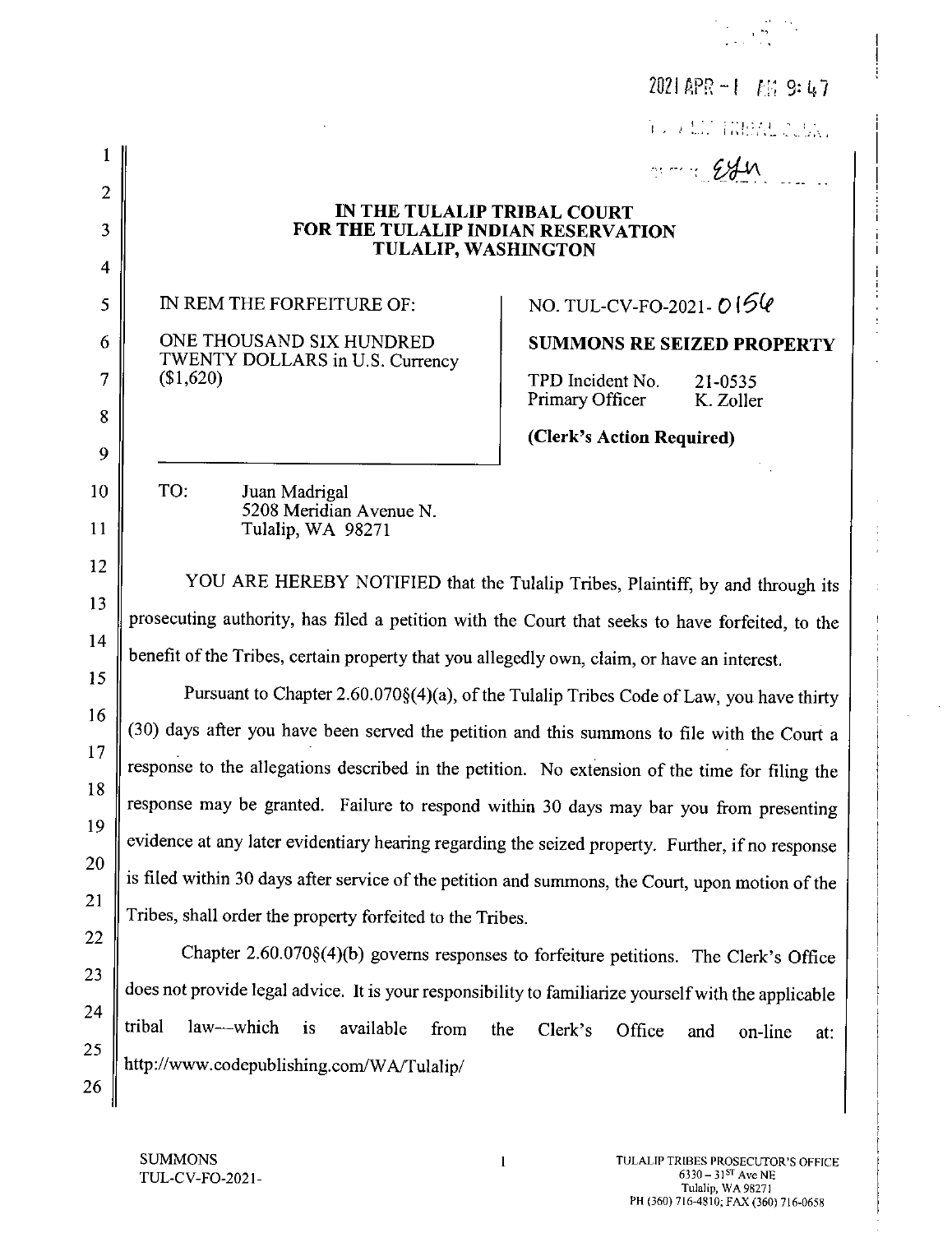Your response must be mailed to, or personally filed with, the Clerk's Office at 6332- $\mathbf{1}$ 31<sup>st</sup> Ave NE, Suite B, Tulalip WA 98271.  $\overline{c}$ Questions regarding the petition should be addressed to the Tulalip Tribes Prosecutor's  $\overline{\mathbf{3}}$ Office at 360-716-4810, not to the Clerk's Office.  $\overline{4}$ 5 DATED this  $15$  day of April, 2021. 6  $\overline{7}$  $\bf 8$ 9 10  $11$ 12 13 14 15 16 17 18 19 20 21 22 23 24 25 26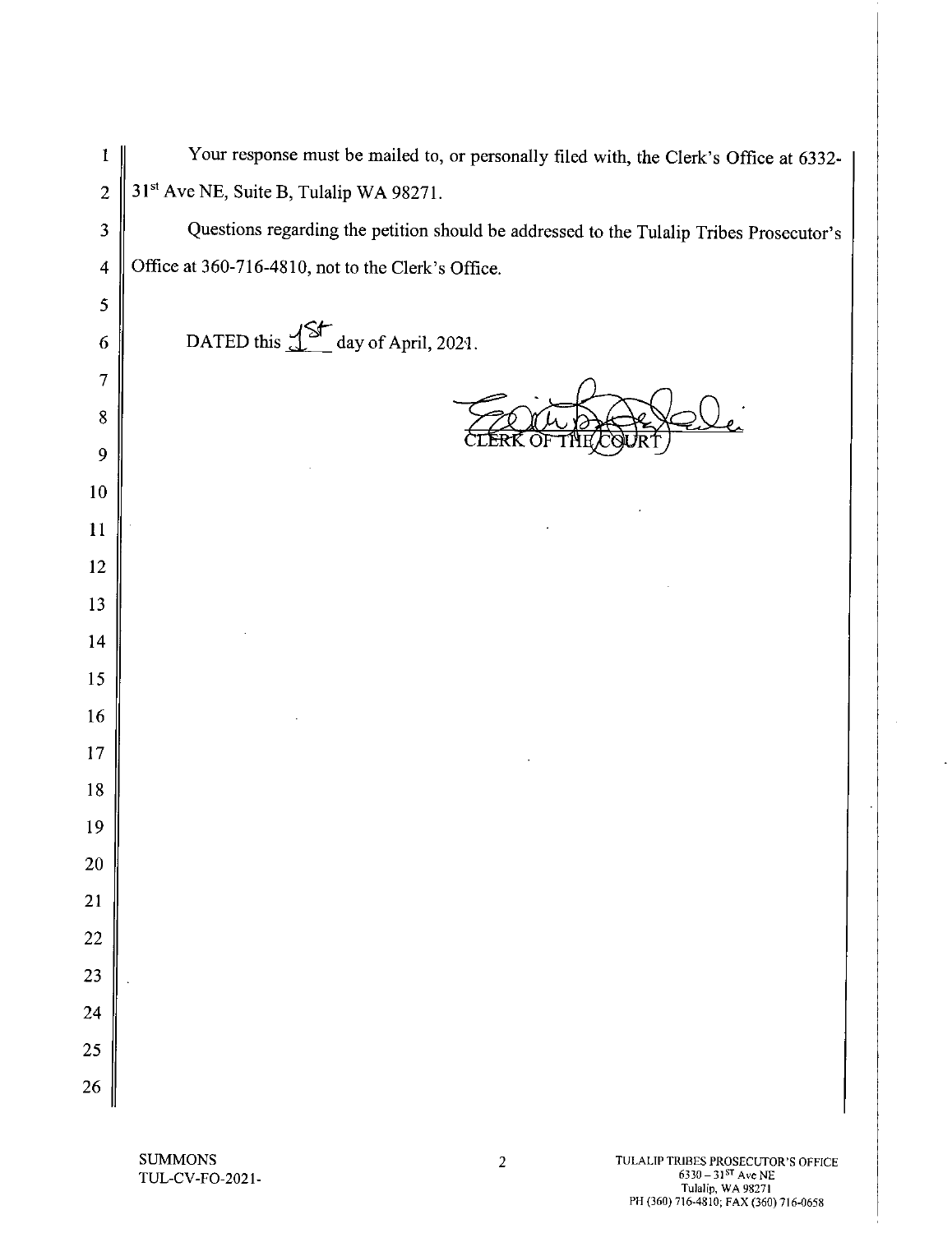|                |                                                                                                     | 2021 APR $-1$ $\left\{\frac{11}{2}\right\}$ 9: 47                                    |  |  |
|----------------|-----------------------------------------------------------------------------------------------------|--------------------------------------------------------------------------------------|--|--|
|                |                                                                                                     |                                                                                      |  |  |
| 1              |                                                                                                     | $\cdots$ $499$                                                                       |  |  |
| $\overline{2}$ |                                                                                                     |                                                                                      |  |  |
| 3              | IN THE TULALIP TRIBAL COURT                                                                         |                                                                                      |  |  |
| 4              | FOR THE TULALIP INDIAN RESERVATION<br>TULALIP, WASHINGTON                                           |                                                                                      |  |  |
| 5<br>6         | IN REM THE FORFEITURE OF:                                                                           | NO. TUL-CV-FO-2021-0154                                                              |  |  |
| 7              | ONE THOUSAND SIX HUNDRED<br>TWENTY DOLLARS in U.S. Currency<br>(\$1,620)                            | PETITION FOR FORFEITURE OF<br><b>SEIZED PROPERTY</b>                                 |  |  |
| 8<br>9         |                                                                                                     | TPD Incident No.<br>21-0535<br>Primary Officer<br>K. Zoller                          |  |  |
| 10             |                                                                                                     |                                                                                      |  |  |
| 11             | COMES NOW the Tulalip Tribes, Plaintiff, by and through its prosecuting authority, to               |                                                                                      |  |  |
| 12             | petition the Court to institute proceedings for the forfeiture of the property described in section |                                                                                      |  |  |
| 13             | I, below. The Court has subject matter jurisdiction over these proceedings, and this Petition is    |                                                                                      |  |  |
| 14             | made pursuant to, Chapter 2.60 of the Tulalip Tribes Code of Law.                                   |                                                                                      |  |  |
| 15             | I.<br><b>SUBJECT PROPERTY</b>                                                                       |                                                                                      |  |  |
| 16             | As described in detail in Tulalip Police Incident Report #21-0535, which is on file with            |                                                                                      |  |  |
| 17             | the Tulalip Tribal Court under this cause number, on or about the 3rd day of March, 2021, Tulalip   |                                                                                      |  |  |
| 18             | Tribal Police (TPD) seized a \$1,620 from Juan Madrigal in the vicinity of 2900 block of Marine     |                                                                                      |  |  |
| 19             | Drive, Tulalip, Washington in connection with narcotics trafficking on the Tulalip Reservation.     |                                                                                      |  |  |
| 20             | П.<br><b>AUTHORITY</b>                                                                              |                                                                                      |  |  |
| 21             |                                                                                                     | Because the Subject Money was furnished or intended to be furnished by any person in |  |  |
| 22             | exchange for a controlled substance or listed chemical in violation of Tulalip Law, it is subject   |                                                                                      |  |  |
| 23             | to forfeiture pursuant to Tulalip Tribal Code 2.60.020§(7).                                         |                                                                                      |  |  |
| 24             | Ш.                                                                                                  | <b>CLAIMANTS</b>                                                                     |  |  |
| 25             |                                                                                                     | Juan Madrigal, from whom the subject property was seized, is the only person who the |  |  |
| 26             | Tribes knows or has reason to believe has or may assert a claim to the subject property. Juan       |                                                                                      |  |  |
|                |                                                                                                     |                                                                                      |  |  |

 $\mathbf{1}$ 

 $\frac{1}{2}$ 

 $\mathbf{j}$ 

 $\pm$  $\bar{1}$ 

à.

 $\blacksquare$ 

 $\frac{1}{2}$ 

 $\bar{1}$ 

l.

 $\mathcal{L}^{(2)}$  ,  $\mathbb{Z}[\mathcal{C}]$